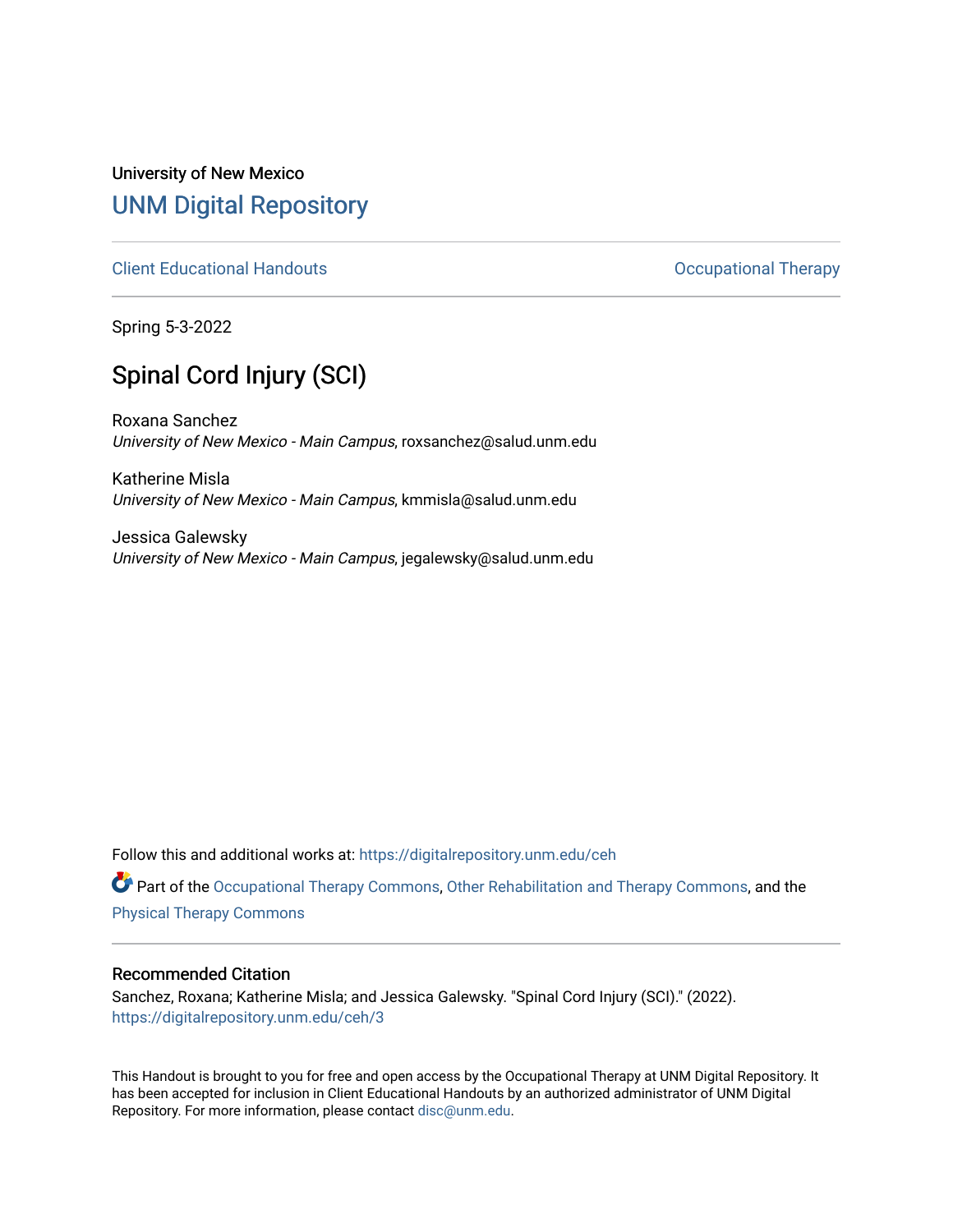Around 40% of SCIs are due to car accidents but can also be caused by a fall, sports injury, work injury, or gunshot wound.1,2Non-traumatic SCIs may involve pathologies such as an infectious disease, tumor, spinal stenosis, surgery complications<sup>1</sup>, musculoskeletal diseases such as osteoarthritis, or a congenital issue like spina bifida.3

In the US 17,500 individuals annually have a SCI, and there are over 36 million individuals living with this condition. 1

Symptoms include loss of voluntary muscle movement and loss of sensation and motor control below the level of injury.

#### **Rehabilitation**

You will likely be in the hospital for some period until your condition is stable to move to Inpatient Rehab. OTs will be working with you to learn to do what you need to do before you can go home. Your level of SCI will affect what functions and abilities you have, and what you will need to adapt to.

Within the first three months and up to a year (depending on the injury) is generally when medically we can see what sensation and motor function will be available in your body.1

#### Additional Resources:

Adjusting to Life after SCI [https://msktcSC.org/sci/factsheets/adjusting\\_to](https://msktcsc.org/sci/factsheets/adjusting_to_life) \_life Sexuality & Sexual Functioning After SCI

<https://msktc.org/sci/factsheets/sexuality> Job Accommodation Network

<https://askjan.org/>

#### References

<sup>1</sup>Budash, D. (2021). Spinal Cord Injury Chapter 39. In Diertte, D., Gutman, S. (Eds.) Occupational therapy for physical dysfunction. (8th Ed. pp.812-838.) Wolters Kluwer.

2Kang, Y., Ding, H., Zhou, H., Wei, Z., Liu, L., Pan, D., & Feng, S. (2018). Epidemiology of worldwide spinal cord injury: a literature review. *Journal of Neurorestoratology*, 6(1), 3.

3Chan, M. (2013). International Perspectives on Spinal Cord Injury (J. Bickenbach & I. Boldt, Eds.). World Health Organization.

4Paulisso, D. C., Schmeler, M. R., Schein, R. M., Allegretti, A., Campos, L., Costa, J. D., Fachin-Martins, E., & Cruz, D. (2021). Functional mobility assessment is reliable and correlated with satisfaction, independence and skills.

5Xing, H., Liu, N., & Biering-Sørensen, F. (2020). An investigation into the validity and reliability of the Chinese version of Spinal Cord Independence Measure III (SCIM III). *Clinical Rehabilitation*, 35(3), 436–445. 6Pendleton, H. M. H., & amp; Schultz-Krohn, W. (Eds.). (2018). Pedretti's occupational therapy : practice skills for physical dysfunction (8th edition ; Eighth). Elsevier. 7Grigas, H, Warren, A., Myers, E. (2020). Self Self-Advocacy and Spinal Cord Injury: The Occupational Therapy Connection. *American Occupational Therapy*  Association.<br><sup>8</sup>Burns, Stephen. Management of Urinary Problems

Caused by Spinal Cord Injury. Presented on October 13, 2009. SCI Service, VA Puget Sound Health Care System, Department of Rehabilitation Medicine, University of Washington.

9Allen, K. J., & Leslie, S. W. (2022). Autonomic dysreflexia. In *StatPearls*. StatPearls Publishing. <http://www.ncbi.nlm.nih.gov/books/NBK482434/>

<sup>10</sup>*The vertebral column*. The Vertebral Column - Joints - Vertebrae - Vertebral Structure. (n.d.). Retrieved May 3, 2022, from

https://teachmeanatomy.info/back/bones/vertebralcolumn/

# **Learning to live with a Spinal Cord Injury (SCI)**

Roxana Sanchez, Katherine Misla, and Jessica Galewsky, UNM Occupational Therapy Graduate Students



Adjusting to life with a SCI is a very difficult transition. It has likely changed how you do things for yourself and this has a big impact emotionally, physically and socially. While every individual and injury is unique there are some common areas to consider in how it will affect you or your loved ones.

Occupational Therapists (OTs) are here to work with you to help you get back to these activities of daily living and anything that is important to you. The initial period is the hardest, but with time you will find the rhythms and routines that work best for you so that you can do what is meaningful to you.

\_\_\_\_\_\_\_\_\_\_\_\_\_\_\_\_\_\_\_\_\_\_\_\_\_\_\_\_\_\_\_\_

\_\_\_\_\_\_\_\_\_\_\_\_\_\_\_\_\_\_\_\_\_\_\_\_\_\_\_\_\_\_\_\_

Your OT's contact information: